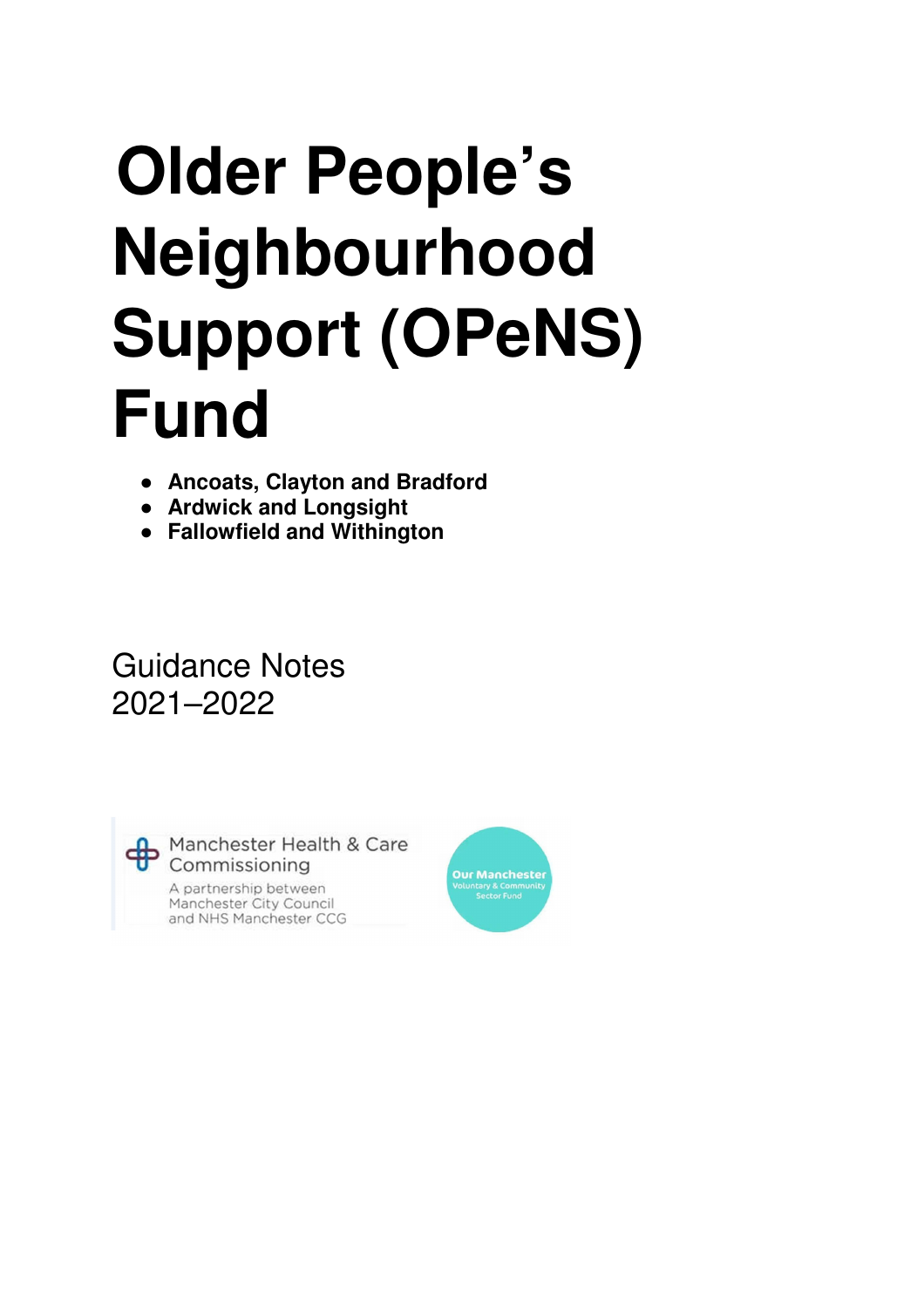# **Contents**

| Purpose of the guide and<br>how to use it    | 3  |
|----------------------------------------------|----|
| Detailed guidance notes                      | 4  |
| 1. About you and your<br>partners            | 5  |
| 2. Where and with whom<br>you intend to work | 5  |
| 3. About your activities                     | 6  |
| 4. Budgets and finance                       | 7  |
| 5. Management                                | 8  |
| 6. Declaration                               | 8  |
| <b>Appendix 1</b>                            | 9  |
| <b>Appendix 2</b>                            | 10 |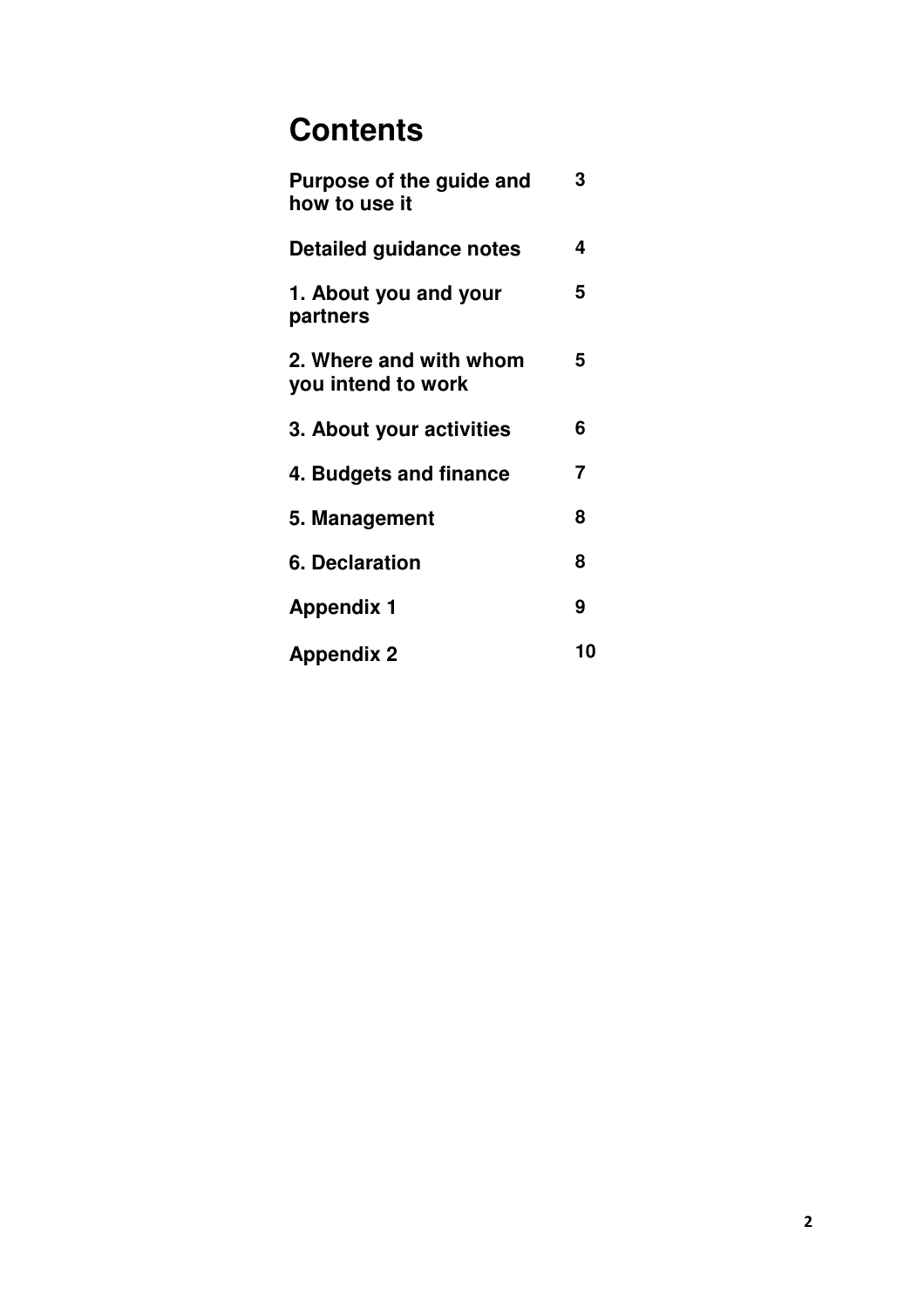#### **Purpose of the guide and how to use it**

We realise that completing an application form takes time and effort. This guidance is intended to help you fill in the form with the information we need to decide whether to offer you a grant.

We recommend you get someone to check over your submission before you send it to us, to ensure that you have answered all the questions and your answers are clear.

If any part of this guidance is incorrect or incomplete, or you have any questions, please email **omfunds@manchester.gov.uk** or phone **07866 001 456**

#### **General guidance**

The application form can be completed online using Smart Survey. A link to the form will be available from **www.mhcc.nhs.uk/news** and **www.manchestercommunitycentral.org** or it can be sent to you if you send an email to the address above.

Answer all the questions on the application form. If the question is not relevant, please insert n/a (not applicable).

Some questions have a word count. Where these are part of a scored section you will be assessed on the quality of what you write, not on the quantity. However, answers that are short (less than half of the word count) are unlikely to contain sufficient information to score highly.

We will not read any words in excess of the word count. You can use bullet points and lists, and you do not need to write whole sentences as long as the meaning is clear.

You cannot attach additional documentation to the online form. If additional information is required, you will be asked to provide it.

Following assessment of applications to the general Our Manchester Voluntary and Community Sector (OMVCS) grant programme, we have provided some examples in Appendix 1. This covers what made bids successful and unsuccessful in the past, and we encourage you to consider this when completing your application form.

#### **Key requirements**

Equal opportunities should be considered throughout your application, particularly the impact geography, age, disability, race, gender, sexual orientation, religion and belief can have on older people. For some older people, Black, Asian and Minority Ethnic (BAME) for example, the impact can be in a number of ways, so the focus should be on the person and how this can be addressed.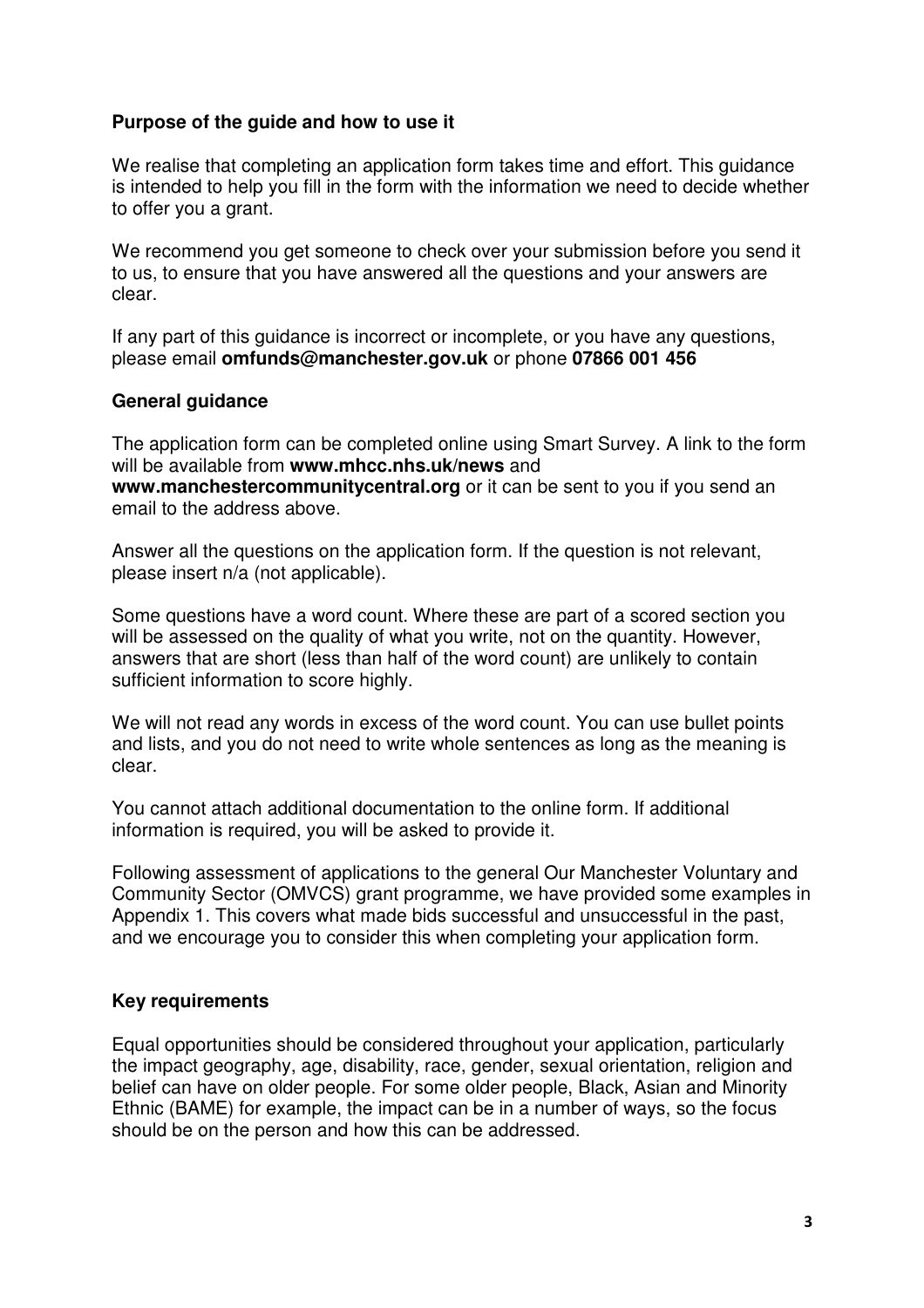Show a high level of links and local connections with organisations and amenities within some or the whole of the neighbourhood for which they apply.

Show experience of running activities that help older people to help themselves and each other.

Show service-user involvement in the organisation, design and delivery of projects, activities and services.

Show how they are prioritising the engagement of BAME older people. For example, looking at the BAME make up within an area and equality impacts, and then seeking to reflect this in your application using outreach, collaboration, a range of activities, and partnership relationships.

Show an understanding of the coverage across the neighbourhood and where and how the application will focus its efforts. In some areas of the city there is already a lot of coverage by services, while in others there is not.

Show the added value over the period of the grant, putting the mechanisms in place to monitor and increase their overall social, environmental and economic benefit.

Show value for money that the project will deliver and its total contribution to the objectives. Bids will not be assessed against one another, but they will be assessed for unreasonable costs.

Strong emphasis on both formal and informal partnerships. By formal partnership, we mean that a significant part of the funding goes to a partner through any suitable funding mechanism. Further information on significant funding is provided further down in the guidance.

Partnership expectations. Every lead organisation is expected to work with at least one formal partner unless there are clear reasons not to. This will need to be explained in your application.

Partnerships will be expected to have an agreement in place that includes (but is not limited to) how they will work together to deliver activities, keep people safe (in terms of health and safety and safeguarding), monitor the work, and pass on funding. Lead organisations will be expected to have checked that any partner organisation they are working with is constituted and that they are working towards and/or willing to adopt safeguarding, equality and diversity, risk practices, policies and procedures of the lead organisation.

#### **Detailed guidance notes**

We have only supplied guidance for questions that we consider need clarification.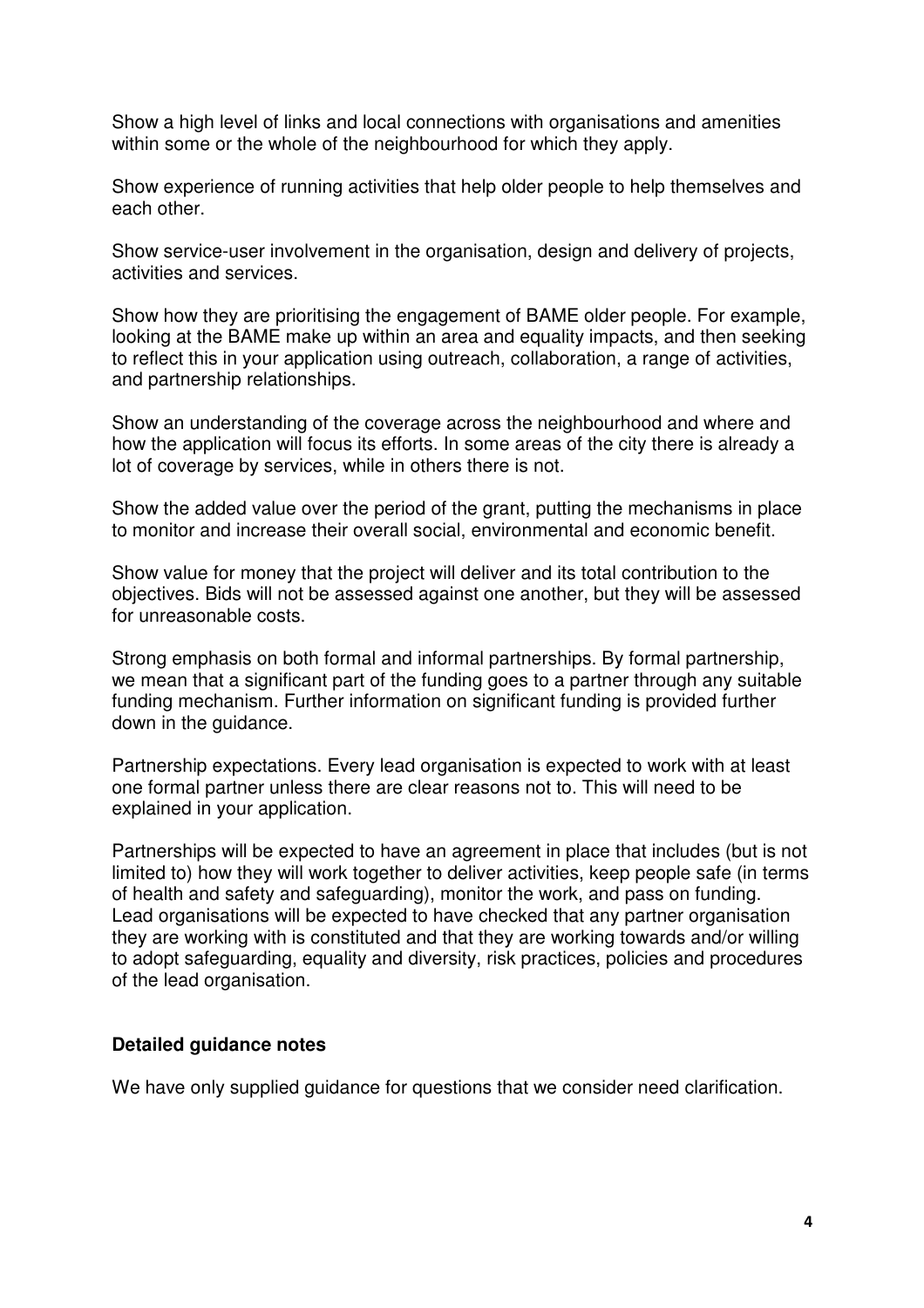# **Can I apply?**

Only organisations already funded through any of the following grant programmes are eligible to apply for funding as the lead organisation:

- Our Manchester Voluntary and Community Sector general fund
- Young Manchester (Youth and Play Fund)
- Cultural Partnership Agreement grants programme.

Please refer to Appendix 2 for a full list of all eligible organisations.

#### **1. About you and your partners**

#### **1.1 Details of you and your organisation**

#### **Name of organisation**

Use the legal name of your organisation (as shown in your governing document). If your organisation is also known by other names, put these in brackets. If you are applying as a partnership, this should be the name of the lead organisation.

#### **Main contact person and second contact person**

Both contact people should be key members of your organisation with detailed knowledge of your application. We will only contact the second contact person if the main contact person is unavailable.

#### **1.2 Details of your partners**

Partnership working is a key focus of this funding programme. You need to provide the name of all partners involved in your project and provide details for the main contact. Please note that if your application is successful, the OMVCS Programme Team will undertake due diligence of the partnership arrangements and will be contacting all named contacts.

Only put partners here who are going to receive funding as part of your application.

#### **2. Where and who you intend to work with**

#### **2.1 Which neighbourhood is this application for?**

We want to know which neighbourhood you intend to work in. You will need to complete a separate application form for each neighbourhood in which you intend to work. Please note that you can only be a lead or partner organisation in three applications for funding. You can bid a maximum of three times, but only once in each neighbourhood.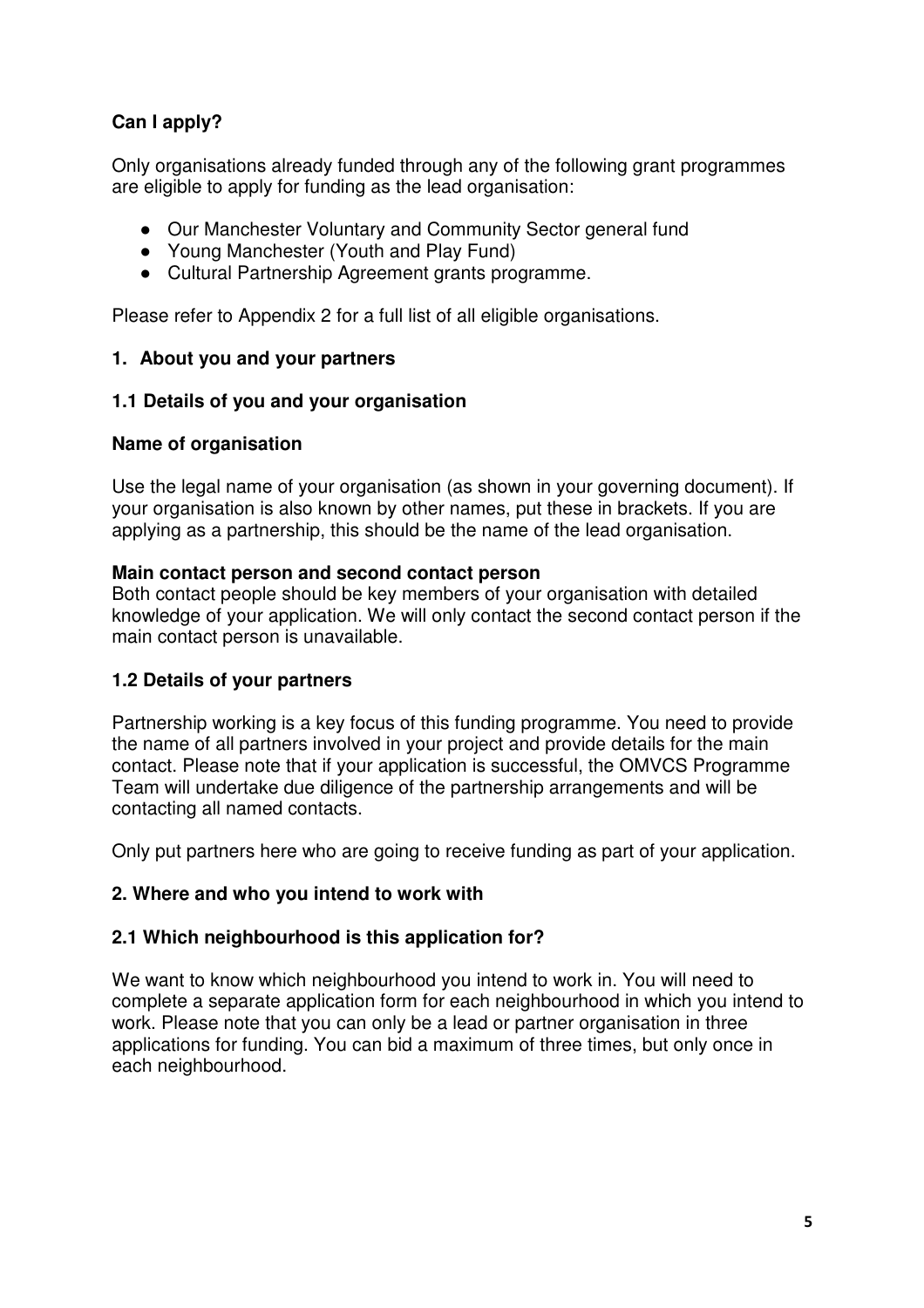#### **2.2 Which parts of the neighbourhood are you and your partners intending to work in and who are you planning to work with?**

We only want to know about activities you and your partners will do using this grant, not about activities you or your partners are doing with other money you receive. You can choose to work across all the neighbourhood or part of it. You may also want to focus on particular communities of identity in the neighbourhood. We want to understand why you have made these decisions, and how it relates to work you and your partners are doing and other work within the neighbourhood.

#### **3. About your activities 3.1 Tell us about your proposed activities**

The activities you describe in this application can be a new set of activities, or an extension of an existing set of activities into new geographical areas and communities of identity. Your activities should reflect the objectives of the grant programme and state who the activities will benefit. You should be clear about any marginalised groups you will be supporting that may have barriers to accessing services.

If the activities you are carrying out are new and not similar to those you or your partners are currently carrying out, we want to know how you will ensure that you have the experience, skills and knowledge to carry out these activities. If you are working with communities of identity or in parts of the neighbourhood that you have not worked with before, we want to know how you will build on your existing connections and create new ones.

### **3.2 What key outcomes will your activities achieve?**

The outcomes you describe must relate to the objectives of the grant programme. You should decide on a minimum of two outcomes, being specific about who you will engage, how many people you will engage, and how you will engage with them.

| <b>OUTPUT</b> Not like this             | OUTCOME But like this                    |
|-----------------------------------------|------------------------------------------|
| By next year we will be more effective. | Of the 50 vulnerable older people we     |
| By next year we will work with 50 more  | worked with, 25 have said they feel less |
| vulnerable older people than we do      | lonely and isolated.                     |
| l now.                                  |                                          |

The outcomes you decide to use should reflect the key change/impact or difference your activities will make. A key to writing strong outcomes is to make sure they are, in fact, outcomes and not outputs. Outputs tell us how much you did, whereas outcomes tell us the difference it made.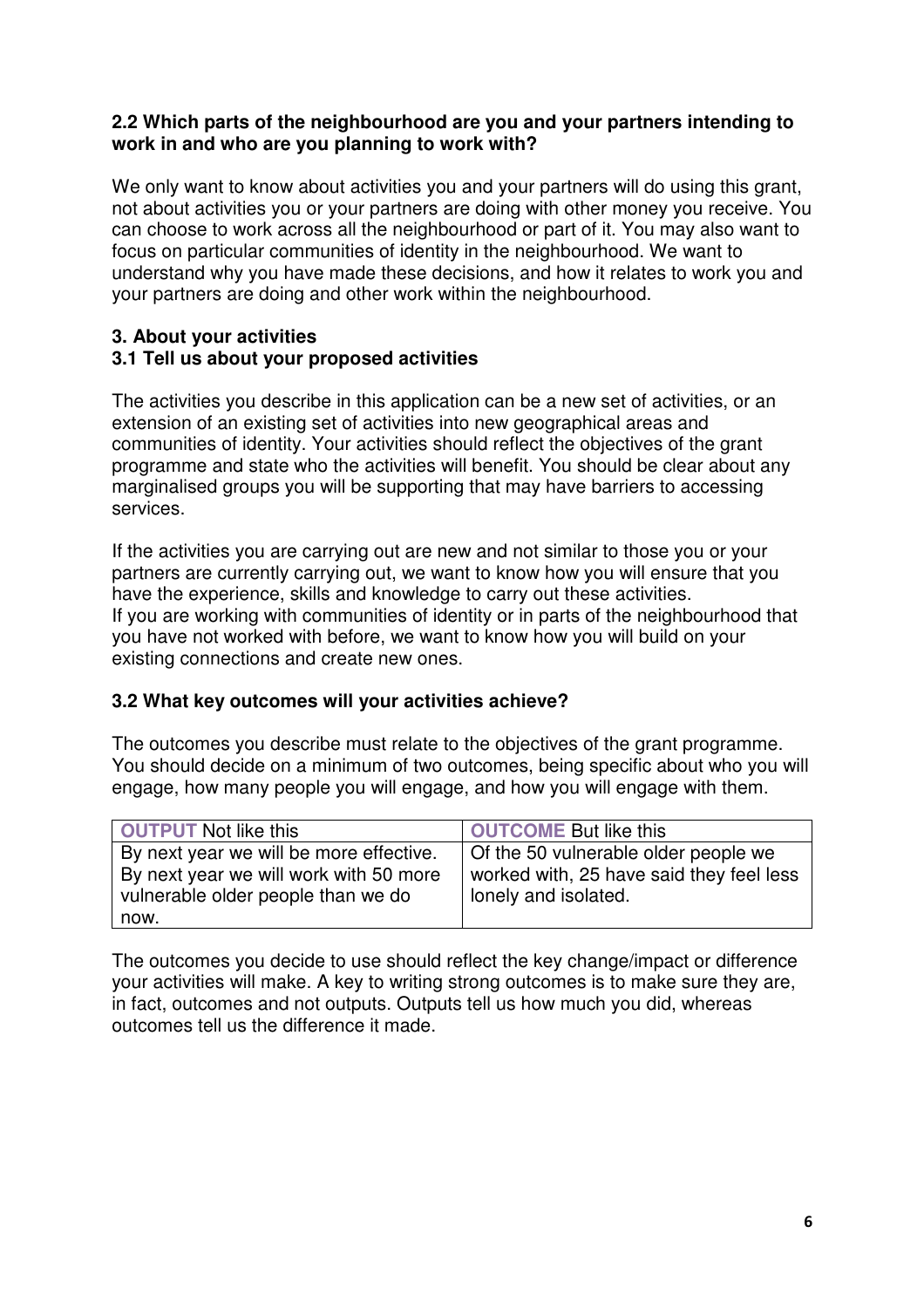#### **4. Budgets and finance**

The total cost for the 18 month period should be for the amount of funding allocated to the neighbourhood you are intending to work in and no more.

£94,640 for the following neighbourhood: Ancoats, Clayton & Bradford

£89,180 for the following neighbourhood: Ardwick and Longsight

£68,250 for the following neighbourhood: Fallowfield and Withington

#### **4.2 Expenditure**

Some examples of the types of things we will and will not fund are listed below:

#### **We will fund:**

- Items directly relating to the cost of your project and activities, or service enhancements
- Full cost recovery, including staff salaries (delivery staff and/or management costs)
- Training and capacity building activities
- Food, equipment and resources directly related to the costs of running your project and activities
- Volunteer expenses
- Premises costs
- Costs associated with monitoring and evaluation
- Partnership costs.

#### **We will not fund:**

- Costs not related to your project and activities, or service enhancements
- Purchase of vehicles, land or property
- Building renovation/repair costs.

#### **4.3 Allocation of money**

You need to tell us how you intend to split the money requested between your organisation and your partner organisations. We don't intend to be too prescriptive, but we expect a 'significant' amount of money to be transferred to a delivery partner.

This significant amount should be based on the relationship between organisations and what is needed to deliver the project and activities overall. In some situations a significant amount of funding will mean a more equal split of the funds; in other situations it will be split differently based on who is delivering what within the project.

This should take into account partnership management and monitoring, and the role that is required to be undertaken by the lead applicant.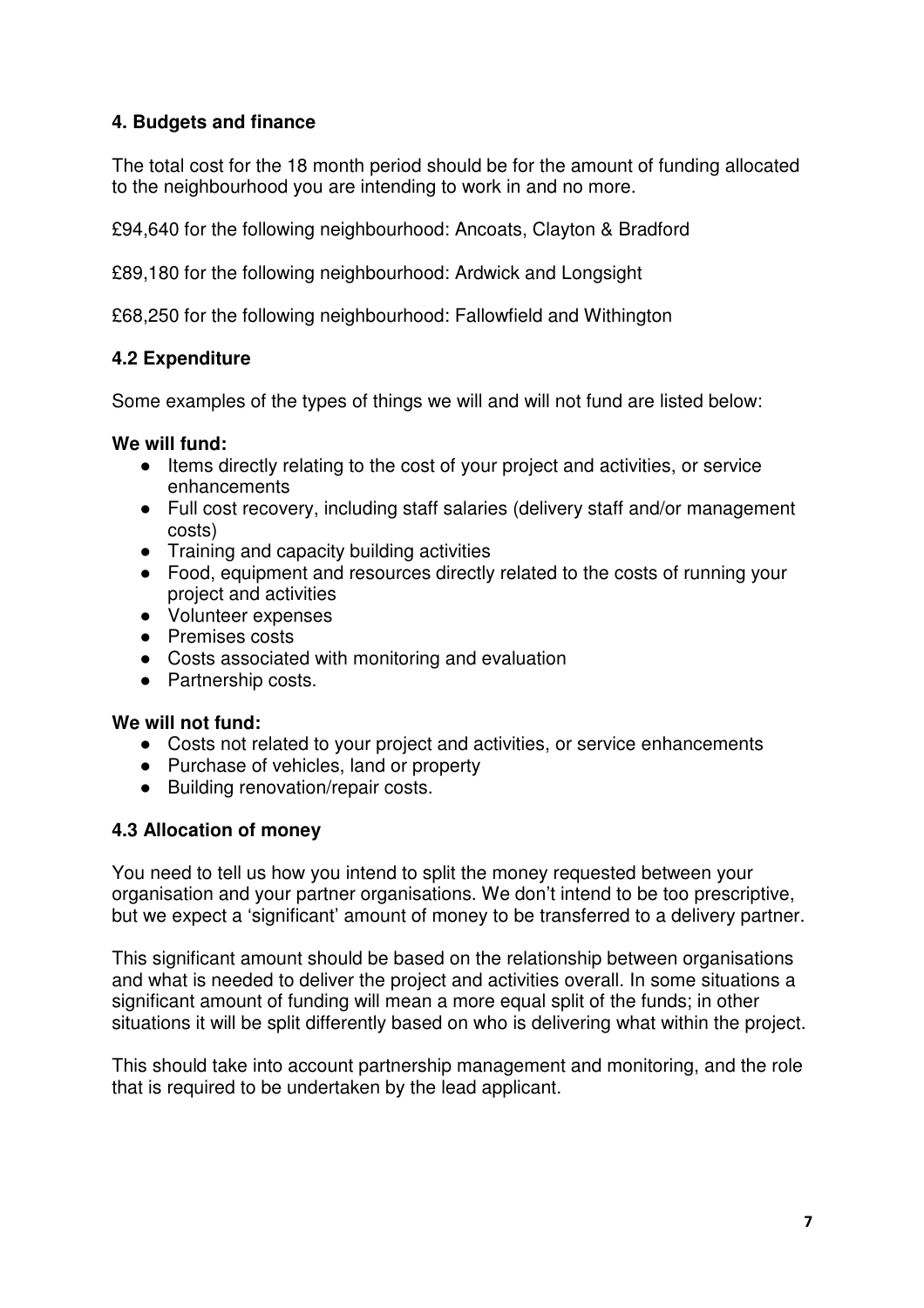#### **4.4 How have you worked out your costs?**

We need to understand the reasoning behind your costs, and why you have chosen to spend the money as you have between partner organisations and between the different categories. We will consider the value for money that the project will deliver against its total contribution to the objectives. Bids will not be assessed against one another, but they will be assessed for unreasonable costs.

#### **5. Management**

#### **5.1 How will you ensure the successful delivery of these activities?**

Describe the arrangements that you have made with your partners to deliver the activities. We need to know how you will manage the work you and your partners are doing. What was the process of reaching an agreement with partners? What arrangements – both formal and informal – have you put in place to ensure that the partnership works? How will funding be passed over? How will you deal with monitoring and disagreements? We want to know that you have made effective and lasting preparations for partnership working.

#### **5.2 Explain how you will ensure the safety of people who use your services, or work or volunteer for your organisation**

We need to know that you have robust and appropriate systems and policies in place to ensure the safety of all those involved in both your and your partner organisations' services (older people, staff, volunteers, etc).

#### **6. Declaration**

By ticking the boxes, you are affirming that the appropriate person has read and agreed to the declaration. This also applies to the partner(s) contained within the application

For any questions about the fund, please contact the OMVCS Programme Team on **omfunds@ manchester.gov.uk** or by phone on **07866 001 456.**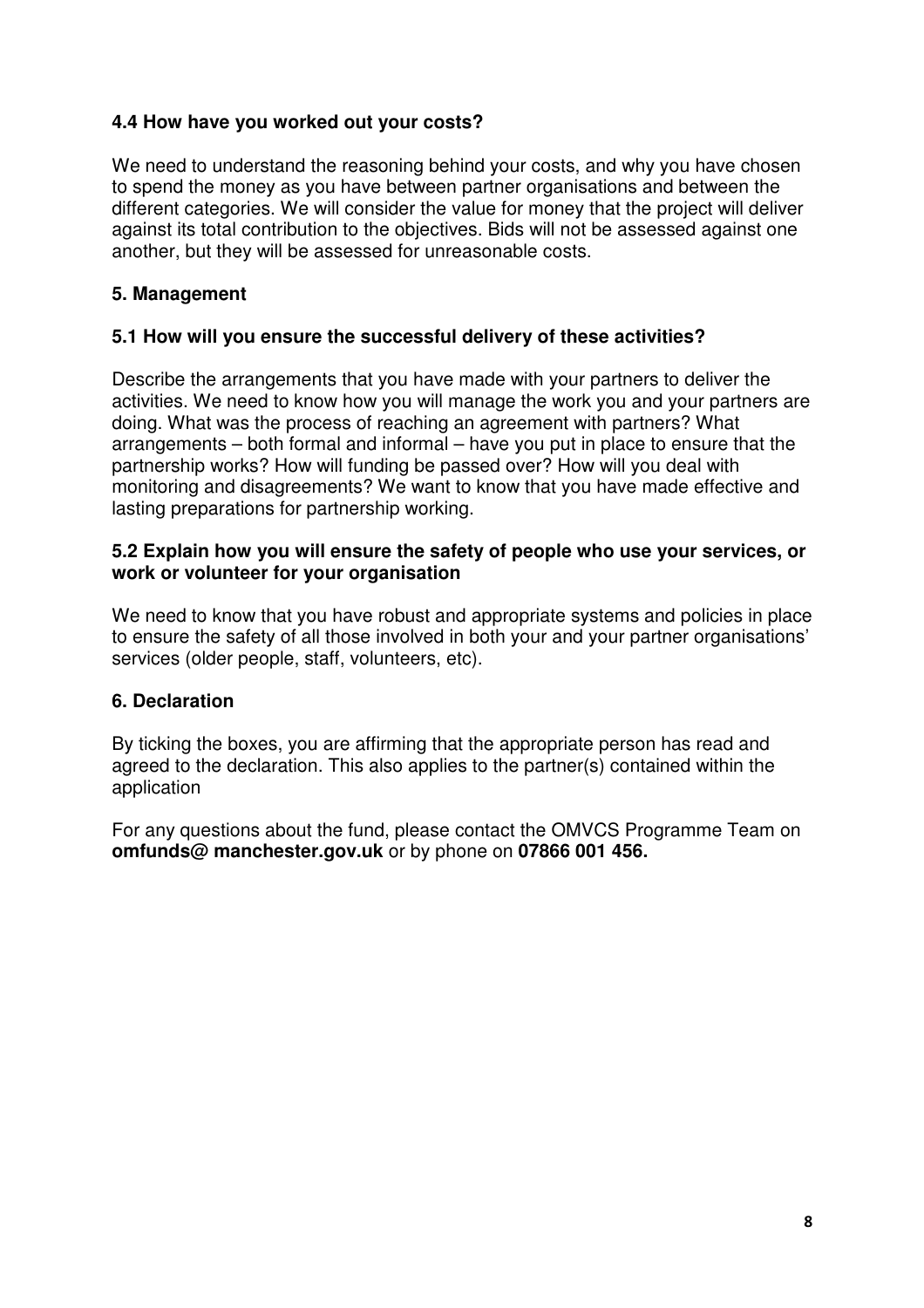# **Appendix 1**

#### **Our Manchester Voluntary and Community Sector General Grant –**

#### **Assessment Feedback**

The following information has been summarised based on the feedback from the assessment process used for all the applications made to the Our Manchester Voluntary and Community Sector grant programme (at the end of 2017).

#### **Successful applications**

- Good governance with involvement from beneficiaries, and volunteers from the local community
- Clear vision for their organisation with evidence of development and progression
- Good strength-based approach evidenced working with people
- Good evidence of service-user involvement in the development and delivery of their services
- Good evidence of collecting service-user feedback and using this to inform activities and direction
- Evidence of collaboration with other groups and agencies
- Evidence of diverse income streams
- Clear and specific outcomes with evidence of delivery against them.

#### **Unsuccessful applications**

- Organisations' governance weak board lacking relevant skills; no involvement of service users or volunteers in the organisation
- Lack of evidence/information and in some cases not answering questions
- Lack of narrative around the importance of the service and the impact it makes on service users, using relevant examples
- Lack of engagement with service users around service delivery
- Lack of evidence of collecting/acting on service-user feedback
- Limited or no evidence of success stories and impact.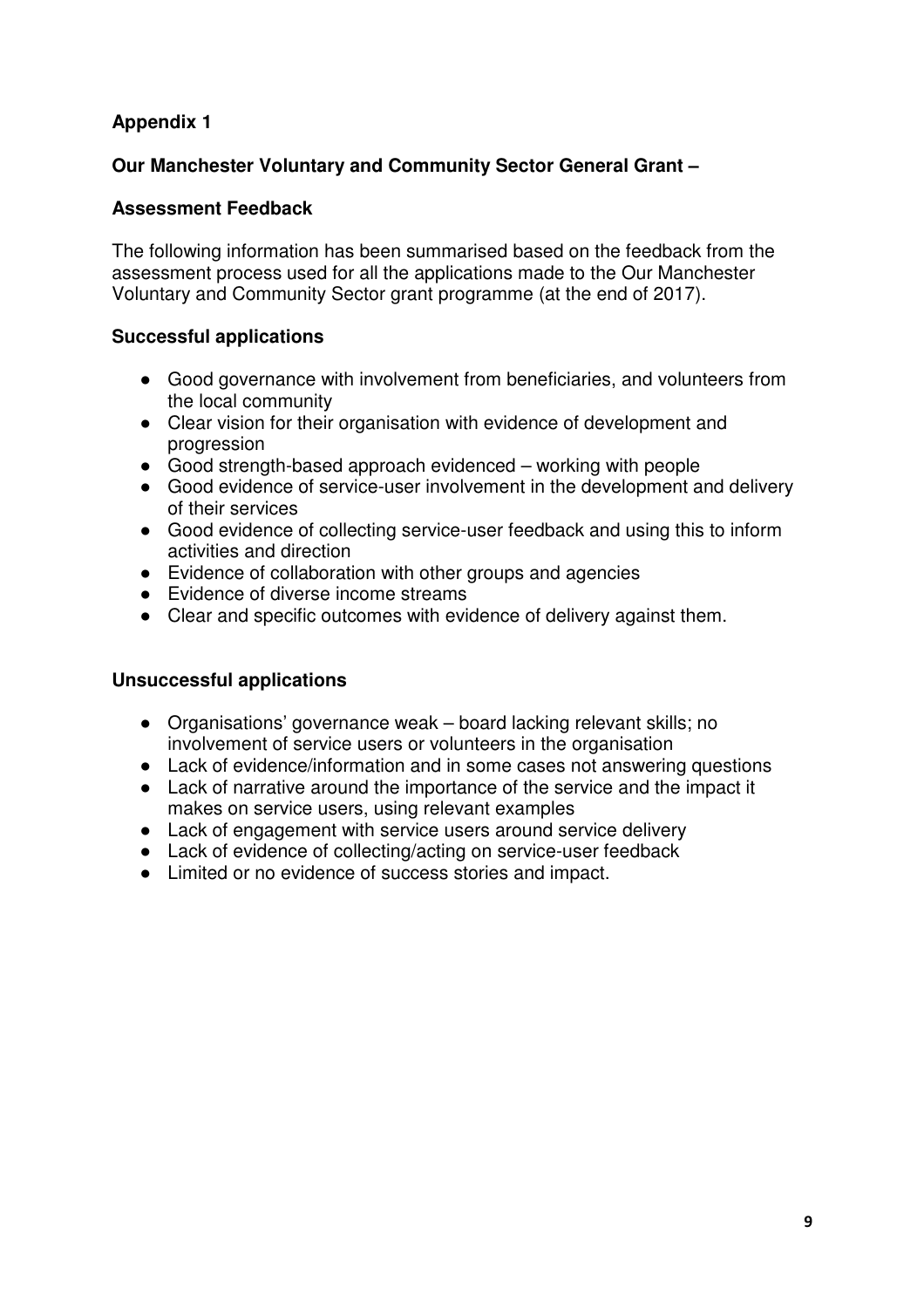# **Appendix 2**

#### **Eligible organisations**

Please note, If you are already a lead or partner in three OPeNS funded projects you are ineligible to apply for this funding.

# **OMVCS Funded Groups**

| <b>Name of Organisation</b>                            | <b>Funding Programme</b>  |
|--------------------------------------------------------|---------------------------|
| <b>4CT Limited</b>                                     | Our Manchester VCS &      |
|                                                        | <b>Young Manchester</b>   |
| African Caribbean Care Group                           | <b>Our Manchester VCS</b> |
| African Caribbean Mental Health Services               | <b>Our Manchester VCS</b> |
| Age Concern Manchester (Trading as Age UK              | <b>Our Manchester VCS</b> |
| Manchester)                                            |                           |
| ALL ARTS & MEDIA trading as ALL FM                     | <b>Our Manchester VCS</b> |
| <b>Alzheimer's Society</b>                             | <b>Our Manchester VCS</b> |
| Assist Neighbourhood Care                              | <b>Our Manchester VCS</b> |
| <b>Back on Track</b>                                   | <b>Our Manchester VCS</b> |
| <b>Barlow Moor Community Association Limited</b>       | Our Manchester VCS &      |
|                                                        | <b>Young Manchester</b>   |
| <b>Benchill Community Centre</b>                       | <b>Our Manchester VCS</b> |
| <b>Burnage Good Neighbours</b>                         | <b>Our Manchester VCS</b> |
| <b>Caritas Diocese of Salford</b>                      | <b>Our Manchester VCS</b> |
| <b>Cheetham Hill Advice Centre</b>                     | <b>Our Manchester VCS</b> |
| Chorlton Good Neighbours (CGN)                         | <b>Our Manchester VCS</b> |
| Coffee4Craig                                           | <b>Our Manchester VCS</b> |
| <b>Connect Support Limited</b>                         | <b>Our Manchester VCS</b> |
| <b>Didsbury Good Neighbours</b>                        | <b>Our Manchester VCS</b> |
| <b>EMERGE (FareShare Greater Manchester)</b>           | <b>Our Manchester VCS</b> |
| Fallowfield Library & Community Resource               | <b>Our Manchester VCS</b> |
| Centre (The Place at Platt Lane)                       |                           |
| <b>Friends of Burnage Library</b>                      | <b>Our Manchester VCS</b> |
| Gaydio CIC                                             | <b>Our Manchester VCS</b> |
| <b>George House Trust</b>                              | <b>Our Manchester VCS</b> |
| <b>Greater Manchester Coalition of Disabled People</b> | <b>Our Manchester VCS</b> |
| Healthy Me Healthy Communities Ltd                     | <b>Our Manchester VCS</b> |
| Higher Blackley Community Organisation                 | <b>Our Manchester VCS</b> |
| Hulme Community Garden Centre                          | <b>Our Manchester VCS</b> |
| <b>Justlife Foundation</b>                             | <b>Our Manchester VCS</b> |
| Levenshulme Inspire                                    | <b>Our Manchester VCS</b> |
| <b>LGBT Foundation Ltd</b>                             | <b>Our Manchester VCS</b> |
| Manchester Action on Street Health                     | <b>Our Manchester VCS</b> |
| Manchester Bangladeshi Women's Organisation            | <b>Our Manchester VCS</b> |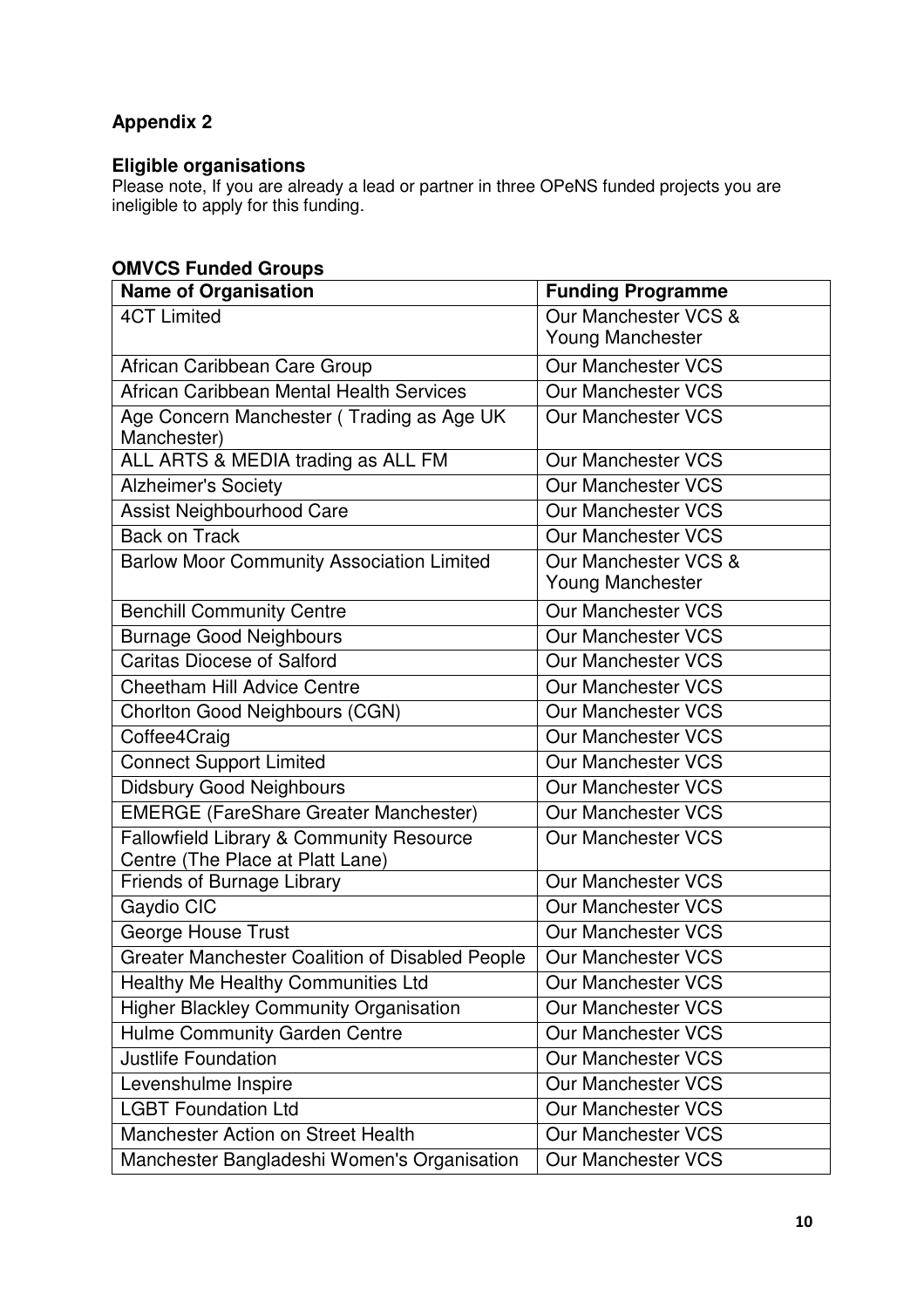| <b>Manchester Carers Centre</b>                | Our Manchester VCS                       |
|------------------------------------------------|------------------------------------------|
| <b>Manchester Carers Forum</b>                 | <b>Our Manchester VCS</b>                |
| <b>Manchester Deaf Centre</b>                  | Our Manchester VCS &                     |
|                                                | <b>Young Manchester</b>                  |
| <b>Manchester Mind</b>                         | <b>Our Manchester VCS</b>                |
| <b>Manchester Rape Crisis</b>                  | <b>Our Manchester VCS</b>                |
| Manchester Refugee Support Network             | <b>Our Manchester VCS</b>                |
| <b>Manchester Settlement</b>                   | Our Manchester VCS & Young               |
|                                                | Manchester                               |
| Medical Foundation for the Care of Victims of  | <b>Our Manchester VCS</b>                |
| Torture (Freedom from Torture)                 |                                          |
| Moodswings                                     | <b>Our Manchester VCS</b>                |
| Nephra Good Neighbours                         | <b>Our Manchester VCS</b>                |
| North Manchester Black Health Forum            | <b>Our Manchester VCS</b>                |
| Northmoor Community Association                | <b>Our Manchester VCS</b>                |
| <b>People First Housing Association</b>        | <b>Our Manchester VCS</b>                |
| <b>Rainbow Haven</b>                           | <b>Our Manchester VCS</b>                |
| Saheli                                         | <b>Our Manchester VCS</b>                |
| <b>Stroke Association</b>                      | <b>Our Manchester VCS</b>                |
| <b>St George's Community Centre</b>            | <b>Our Manchester VCS</b>                |
| <b>Talbot House Support Centre</b>             | <b>Our Manchester VCS</b>                |
| The Albert Kennedy Trust                       | Our Manchester VCS                       |
| The Manchester Men's Room                      | Our Manchester VCS &                     |
|                                                | <b>Culture Partnership Agreement</b>     |
| The Proud Trust                                | Our Manchester VCS &                     |
|                                                | <b>Young Manchester</b>                  |
| The Tree of Life Centre Wythenshawe            | <b>Our Manchester VCS</b>                |
| <b>TLC-St Lukes</b>                            | <b>Our Manchester VCS</b>                |
| <b>TOGETHER DEMENTIA SUPPORT CIC</b>           | <b>Our Manchester VCS</b>                |
| <b>Trinity House Community Resource Centre</b> | <b>Our Manchester VCS</b>                |
| Turkey Lane & Monsall Neighbourhood Centre     | <b>Our Manchester VCS</b>                |
| <b>Venture Arts</b>                            | Our Manchester VCS, Culture              |
|                                                | Partnership Agreement & Young            |
|                                                | Manchester                               |
| Wai Yin Society                                | Our Manchester VCS & Young<br>Manchester |
| <b>Whalley Range Community Forum</b>           | Our Manchester VCS                       |
| <b>Whitemoss Club for Young People</b>         | <b>Our Manchester VCS</b>                |
| <b>Women in Prison</b>                         | <b>Our Manchester VCS</b>                |
| Wythenshawe Good Neighbours / Captain J R      | <b>Our Manchester VCS</b>                |
| Greenhalgh Legacy CIC                          |                                          |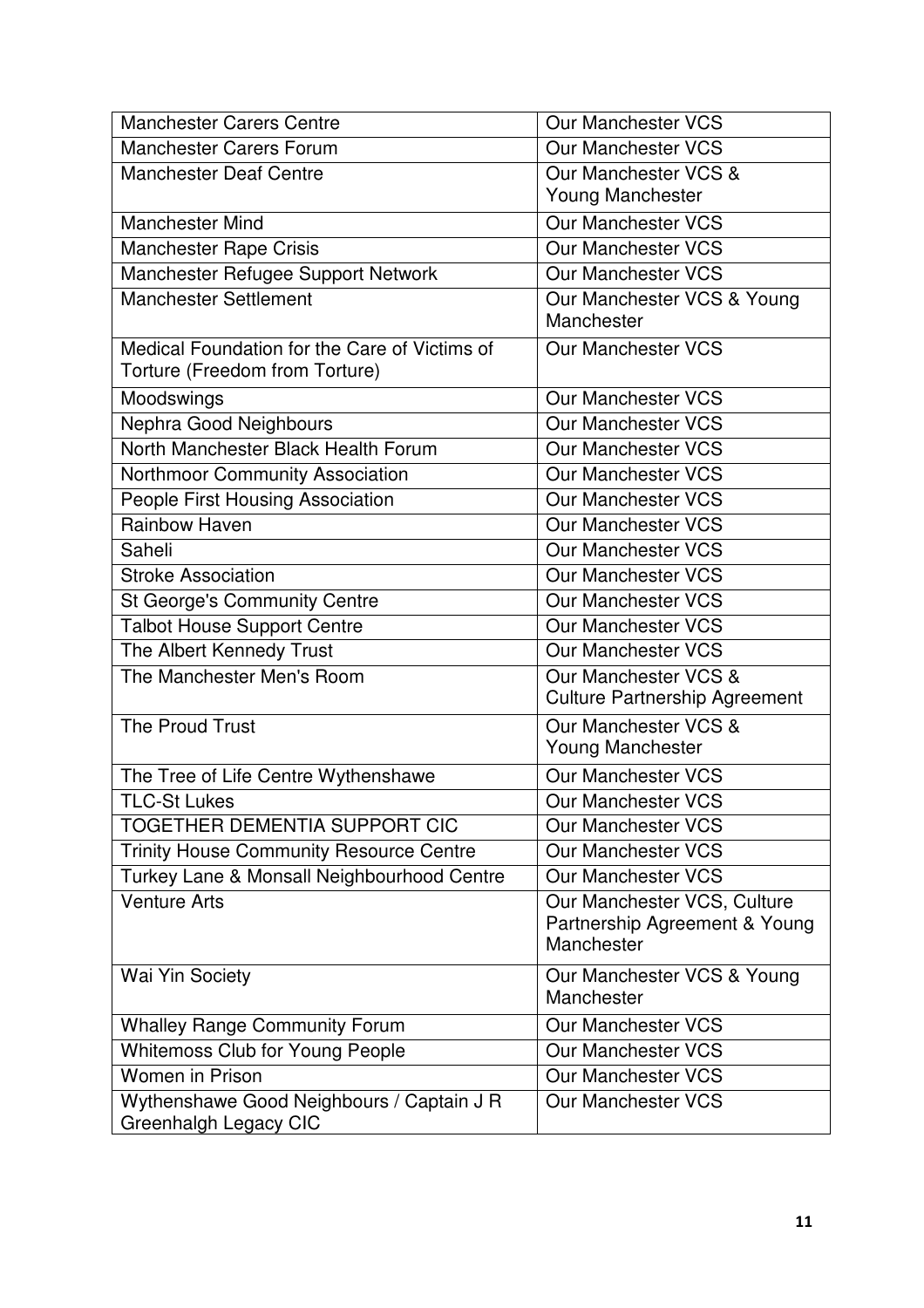# **Cultural Partnership Agreement**

| <b>Name of Organisation</b>      | <b>Funding Programme</b>             |
|----------------------------------|--------------------------------------|
| <b>Brighter Sound</b>            | <b>Culture Partnership Agreement</b> |
| <b>Castlefield Gallery</b>       | <b>Culture Partnership Agreement</b> |
| <b>Community Arts North West</b> | <b>Culture Partnership Agreement</b> |
| Company Chameleon                | <b>Culture Partnership Agreement</b> |
| Contact                          | <b>Culture Partnership Agreement</b> |
|                                  | &                                    |
|                                  | <b>Young Manchester</b>              |
| <b>Manchester Camerata</b>       | <b>Culture Partnership Agreement</b> |
| Manchester Craft & Design        | <b>Culture Partnership Agreement</b> |
| <b>Manchester Histories</b>      | <b>Culture Partnership Agreement</b> |
| Manchester Jewish Museum         | <b>Culture Partnership Agreement</b> |
| Quarantine                       | <b>Culture Partnership Agreement</b> |
| Reform Radio CIC                 | <b>Culture Partnership Agreement</b> |
| <b>Streetwise Opera</b>          | <b>Culture Partnership Agreement</b> |
| The Edge                         | <b>Culture Partnership Agreement</b> |

# **Young Manchester**

| <b>Name of Organisation</b>             | <b>Funding Programme</b> |
|-----------------------------------------|--------------------------|
| 42nd Street                             | <b>Young Manchester</b>  |
| A <sub>6</sub>                          | <b>Young Manchester</b>  |
| <b>Active Communites Network</b>        | Young Manchester         |
| <b>Anson Cabin</b>                      | <b>Young Manchester</b>  |
| <b>Childrens Literacy Charity</b>       | <b>Young Manchester</b>  |
| City in the Community                   | <b>Young Manchester</b>  |
| <b>Community Arts Northwest</b>         | <b>Young Manchester</b>  |
| Community on Solid Ground               | <b>Young Manchester</b>  |
| Diane Modahl Sports Foundation          | <b>Young Manchester</b>  |
| <b>East Manchester Community Games</b>  | <b>Young Manchester</b>  |
| <b>Eastlands Trust</b>                  | <b>Young Manchester</b>  |
| <b>Families Against Violence</b>        | <b>Young Manchester</b>  |
| <b>Greater Manchester Youth Network</b> | <b>Young Manchester</b>  |
| <b>Groundwork MSSTT</b>                 | <b>Young Manchester</b>  |
| Home                                    | <b>Young Manchester</b>  |
| Ladybarn                                | <b>Young Manchester</b>  |
| <b>LCF</b>                              | <b>Young Manchester</b>  |
| Levenshulme Youth Project               | <b>Young Manchester</b>  |
| M13 Youth Project                       | <b>Young Manchester</b>  |
| <b>MAD Theatre</b>                      | <b>Young Manchester</b>  |
| <b>Manchester United Foundation</b>     | <b>Young Manchester</b>  |
| <b>Manchester Young Lives</b>           | <b>Young Manchester</b>  |
| Manchester Youth Zone                   | <b>Young Manchester</b>  |